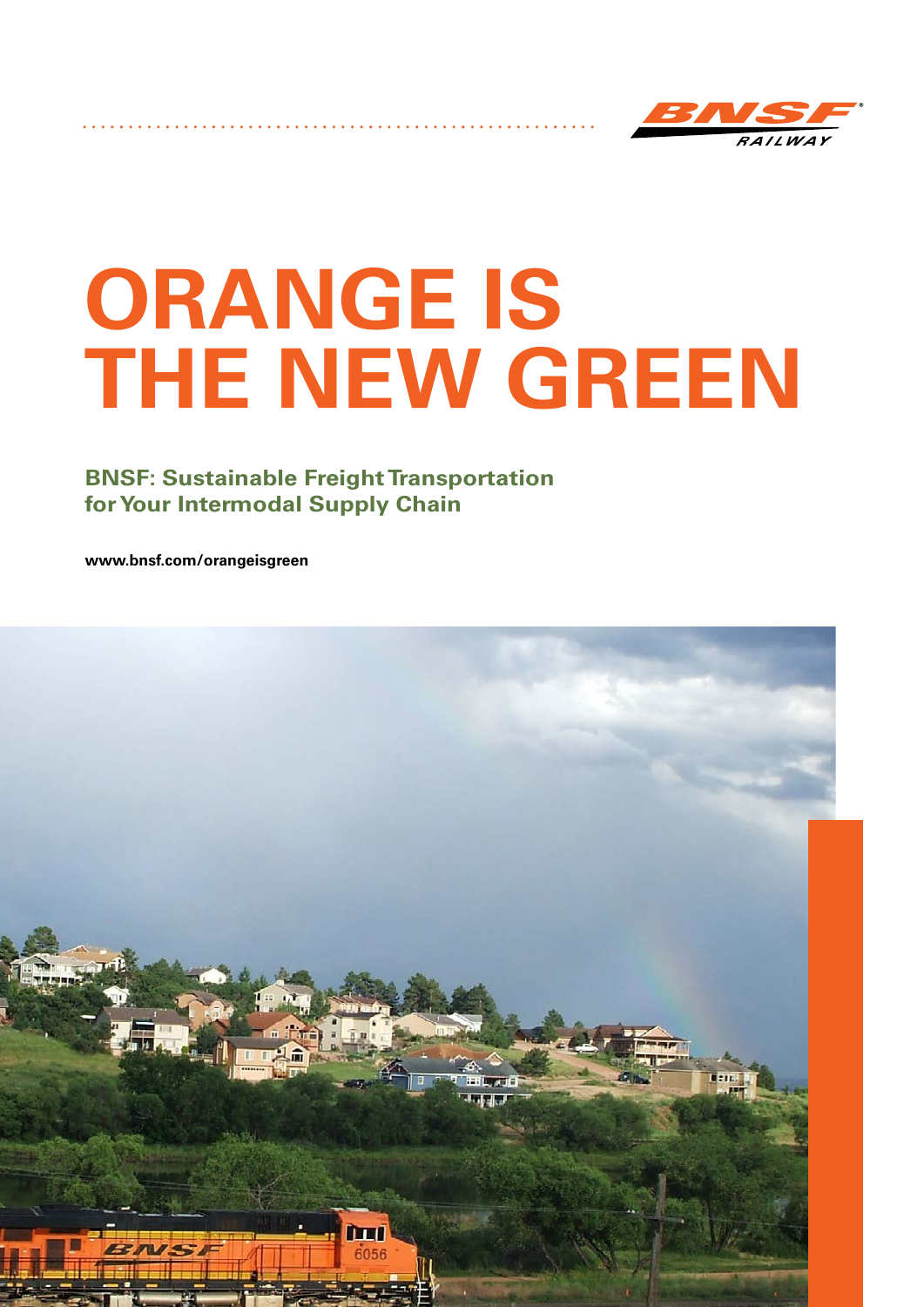## **BNSF:** Sustainable Freight Transportation for Your Intermodal Supply Chain.

As more and more consumers make buying decisions based on their personal values, the companies that provide them goods and services are becoming equally conscientious. The progressive company recognizes that its actions and initiatives must lessen the impact to the environment, not just because it's good business but ethical and right.



### Consider that nearly 50% of U.S. consumers plan to reduce their environmental footprint by changing their consumption habits,

according to Nielsen. In a global survey conducted by the Conference Board, 81% of respondents felt strongly that companies should help improve the environment. This passion for corporate responsibility is shared across generation– from Baby Boomers to Gen Z.

In response, companies are stepping up, building sustainability into innovation and production plans, specifically looking for ways to reduce their carbon footprint. Success in the future will mean embedding sustainability into every aspect of how companies do business. Between the consumer and the businesses providing goods and services are links of a supply chain that are equally committed to sustainability.

For surface transportation, one that can have a significant impact is freight rail, which can dramatically reduce carbon emissions. No other form of land freight transportation is by its very nature more fuel- and resource-efficient than rail.

Across the board, railroads handle 40% of the nation's long-distance freight volume, yet account for only 0.5% of total U.S. greenhouse gas emissions and only 1.9% of the transportation related sources, according to the U.S. Environmental Protection Agency (EPA).

Today's railroads, a backbone of the U.S. economy, continue to innovate to drive sustainability. BNSF Railway is one of seven U.S. Class 1 freight railroads and an industry leader for the protection of our air, land and water.

### The most impactful way we serve as a good steward is by reducing carbon emissions, being more fuel efficient and relieving highway congestion.

Railroading's steel wheels moving on steel rails, combined with the lower aerodynamic drag of a single train pulling hundreds of cars of freight, provide advantages over long-haul trucking. Also, trains move continuously without frequent stops, increasing fuel efficiency and reducing emissions.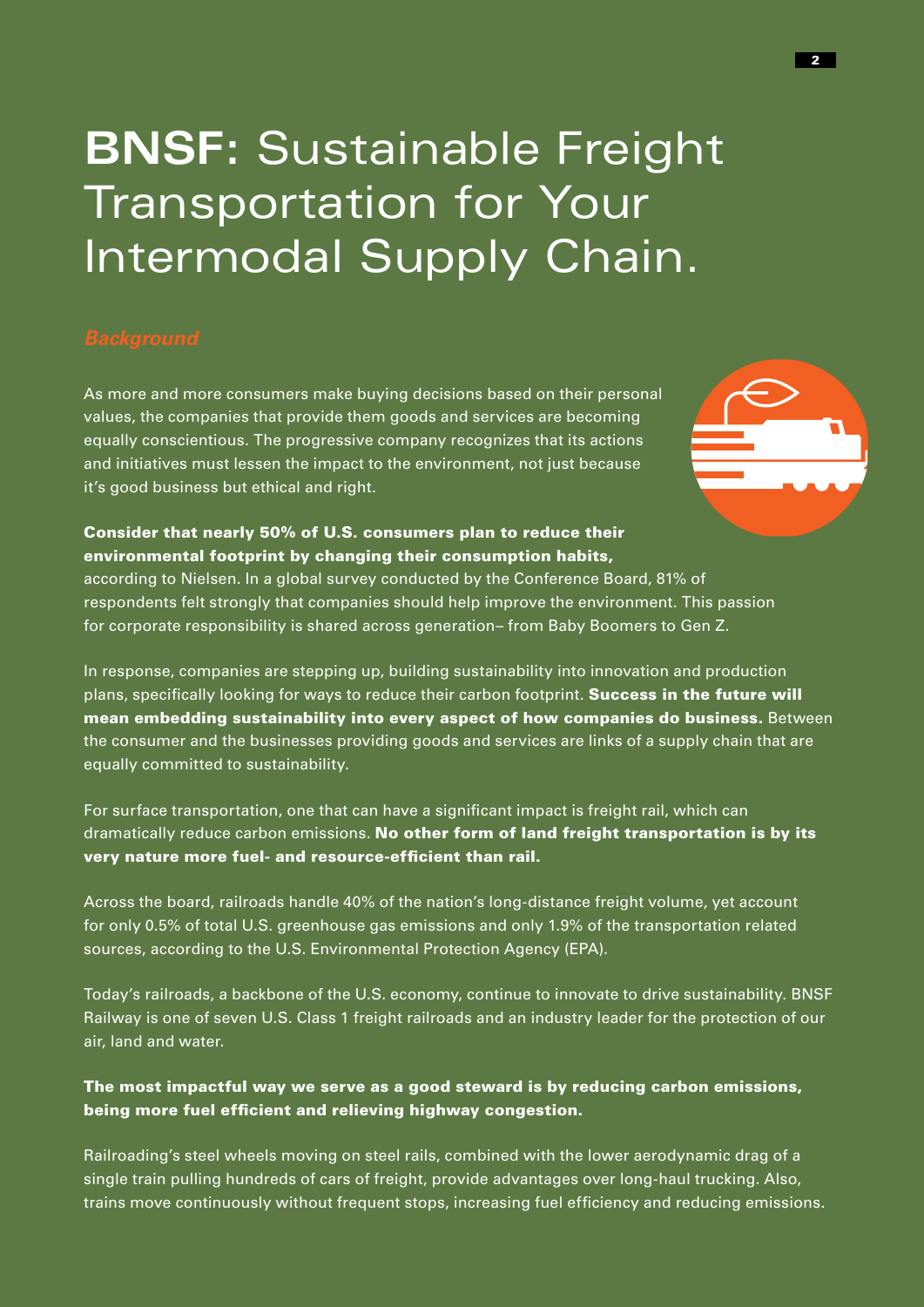### *Reducing, Minimizing, Relieving*

On average, trains are three to four times more fuel efficient than their highway counterparts and lower greenhouse gas emissions up to 75%. In 2021, our customers reduced total carbon emissions by 21 million metric tons by shipping with BNSF. That's the equivalent of taking 4.4 million vehicles off the road annually.

To look at it another way, when it comes to fuel efficiency, a U.S. freight train can move one ton of freight more than 480 miles on just one gallon of diesel fuel.

Over the years, the industry has improved aerodynamics and reduced overall weight of the freight rail car components, and we've realized added fuel efficiencies because less locomotive horsepower is required to move a train. In 2020 alone, U.S. freight railroads consumed 675 million fewer gallons of fuel and emitted 7.6 million fewer tons of carbon dioxide than they would have if their fuel efficiency had remained constant since 2000.



At BNSF, we have tools, technologies, practices and

processes in place to minimize our impact. On our locomotives, we utilize Trip Optimizer, a system that factors key metrics—such as train length, number and types of locomotives used and track conditions—to help maximize a train's fuel economy. Whenever certain predetermined conditions are met, Trip Optimizer activates an auto-control setting allowing the train to operate at enhanced efficiency, saving fuel and creating significant emissions reductions.

BNSF is proud to have the largest number of the newest and cleanest emissions locomotive fleets in North America. Since 2005, BNSF has purchased more than 3,600 new locomotives, including more than 300 locomotives since Tier 4 EPA standards took effect in 2015. BNSF has also equipped more than 3,900 locomotives with Energy Management Systems (EMS), which allows throttles and dynamic brakes to be controlled automatically, similar to cruise control in an automobile.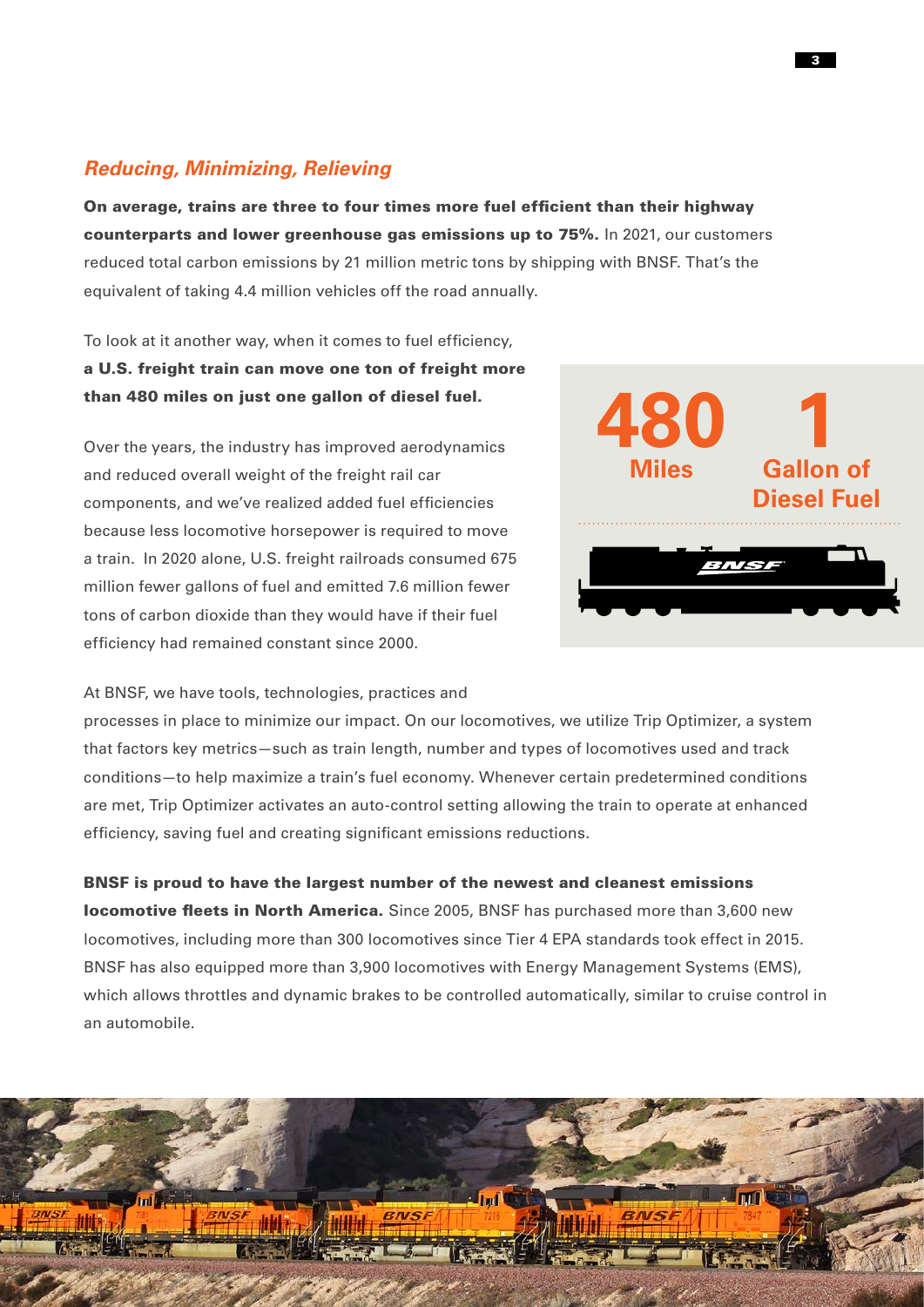

### *Reducing our Carbon Impact*

Over the last 10 years, BNSF has upgraded the majority of our locomotive fleet to more energy-efficient technologies, allowing us to increase fuel efficiency and decrease emissions. Improvements in operations and maintenance practices are also contributing to enhanced fuel efficiency.



BNSF has improved fuel efficiency and reduced emissions by **10%** over the last 10 years.

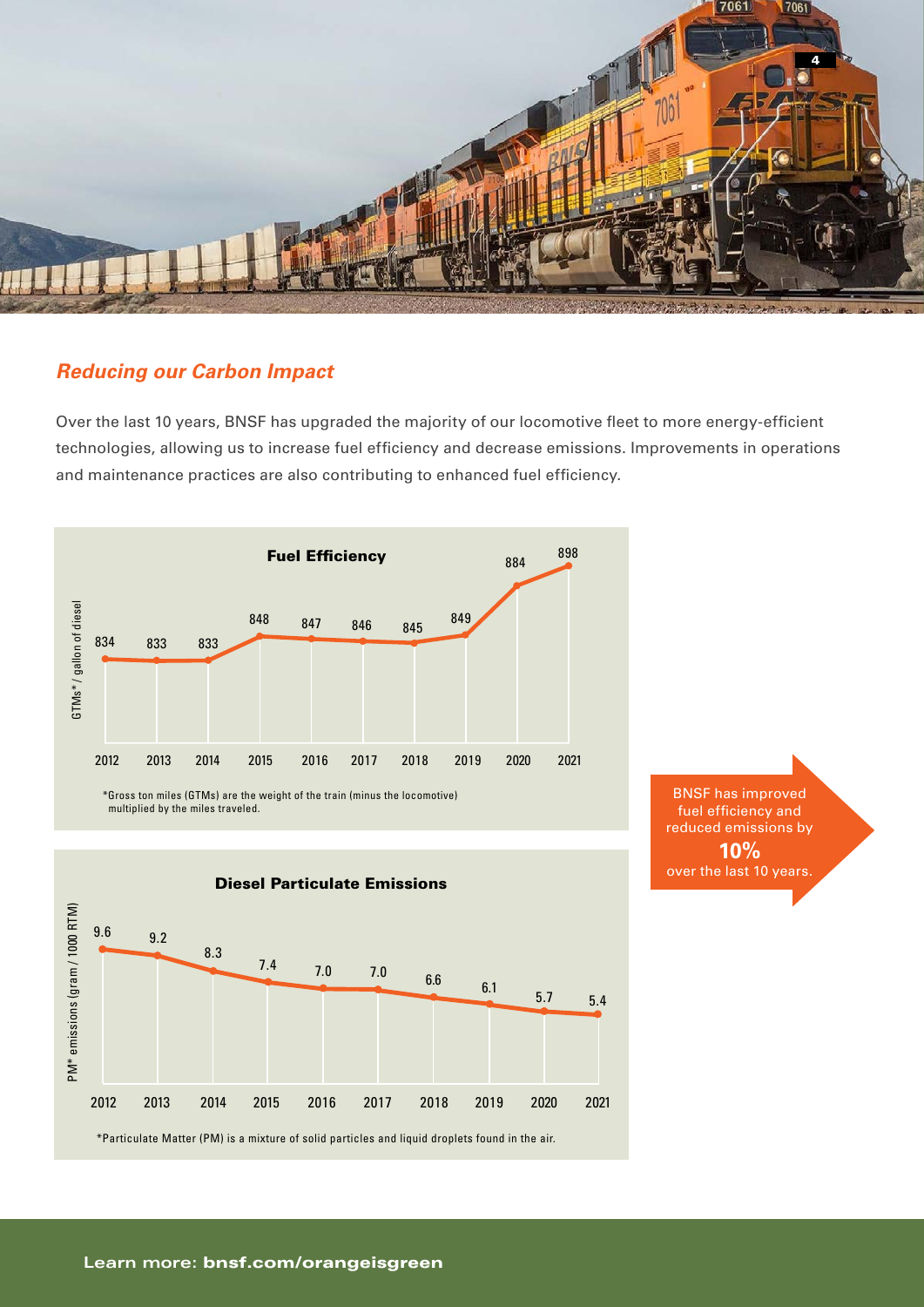Another way we make efficiency gains at BNSF is to look holistically at our network to understand where investments are needed most in track and infrastructure. For example, when we built 10 miles of third mainline track on our Southern Transcon, our rail "superhighway" connecting Southern California to the Midwest, like we did near Belen, New Mexico, we eliminated a chokepoint. This additional track allows faster trains to pass slower trains, plus it enables us to perform track maintenance without holding trains. By eliminating the time trains are held, we're decreasing locomotive idle times, reducing carbon emissions by more than 400,000 metric tons annually, the equivalent of removing more than 86,000 passenger vehicles off the road every year.



At BNSF, our intermodal freight averages about 500 miles of transit per day, comparable to travel distances of single-driver trucks but with **three times** greater fuel efficiency.

Another example is when we built a new fueling track in the middle of our network, reducing the amount of time trains are in queue for refueling – again improving network fluidity and reducing emissions.

Railroads, including BNSF, play an important role in reducing highway congestion by taking long-haul freight trucks off the road. For example, one double stack BNSF intermodal train can replace hundreds of freight trucks, thus easing congestion for motorists on overburdened highways and the related idle time – reducing pollution and saving energy.

Shifting freight from trucks to trains also reduces highway wear and tear and related maintenance and replacement costs. The shipping of containers and truck trailers by rail – intermodal – is a mode that BNSF and its predecessors pioneered, and today, we are the largest intermodal railroad, with access to all major North American markets.

At BNSF, our intermodal freight averages about 500 miles of transit per day, comparable to travel distances of single-driver trucks but with three times greater fuel efficiency. We know that environmental issues, specifically carbon reduction, play an important role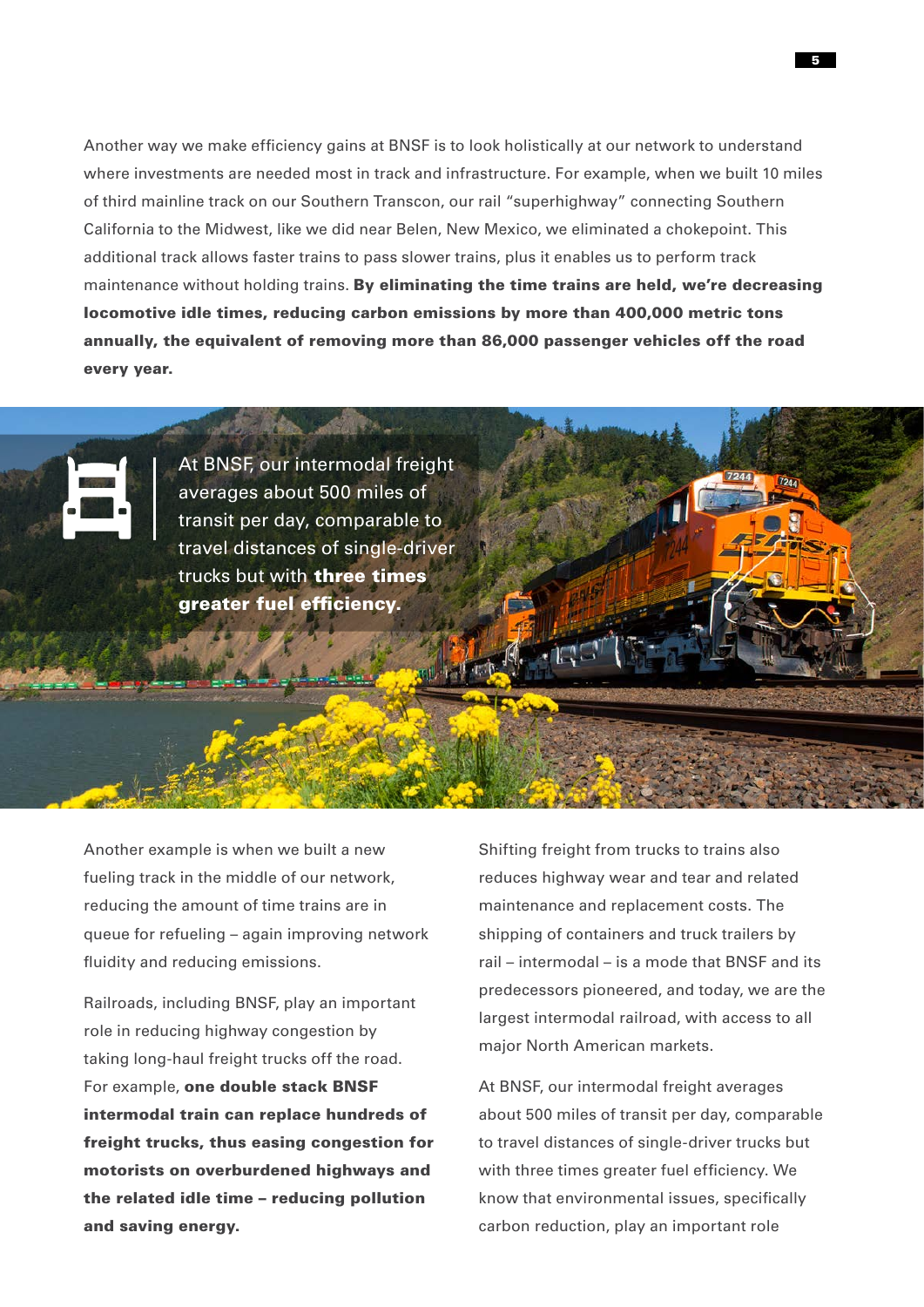in our customers' decision-making process when it comes to transportation. Shipping with BNSF can be part of an effective strategy for an organization to achieve significant carbon emissions savings within their supply chain and thereby reduce their carbon footprint.

We are working to help our customers quantify the environmental benefits of rail compared with longhaul trucking as more of them look for ways to better understand and reduce their supply chain impacts.

We have a tool to aid potential customers in calculating the reduction of their carbon footprint when they incorporate BNSF into their transportation portfolio.

|         |                | origin: LOS ANGELES, CA / destination: CHICAGO, IL | u                                                                                                                                      | Cargo Owner<br>Dry Load            |                             |
|---------|----------------|----------------------------------------------------|----------------------------------------------------------------------------------------------------------------------------------------|------------------------------------|-----------------------------|
| Results | Sustainability | <b>Helpful Links</b><br><b>FAQ</b>                 | Contact Intermodal                                                                                                                     |                                    | View Complete Schedules PDF |
|         |                |                                                    |                                                                                                                                        |                                    |                             |
|         |                | How much can you help the environment?             |                                                                                                                                        |                                    |                             |
|         |                |                                                    | Rail is the most environmentally friendly form of surface transportation. By partnering with BNSF, you can help conserve fuel, relieve |                                    |                             |
|         |                |                                                    |                                                                                                                                        |                                    |                             |
|         |                |                                                    | highway congestion, and reduce emissions. Now, that's a breath of fresh air.                                                           |                                    |                             |
|         |                |                                                    |                                                                                                                                        |                                    |                             |
|         |                |                                                    |                                                                                                                                        |                                    |                             |
|         |                |                                                    |                                                                                                                                        |                                    |                             |
|         |                |                                                    |                                                                                                                                        |                                    |                             |
|         |                |                                                    | <b>Standard</b><br><b>Service</b>                                                                                                      | <b>Expedited</b><br><b>Service</b> |                             |
|         |                | <b>Estimated Net CO2</b>                           | 75%                                                                                                                                    | 62%                                |                             |
|         |                | (equivalent)                                       |                                                                                                                                        |                                    |                             |
|         |                | <b>Reduction Per Unit*</b>                         |                                                                                                                                        |                                    |                             |
|         |                |                                                    | Please click here for niore information about BNSF and the Environment.                                                                |                                    |                             |

**In the last decade, BNSF has helped avoid more than 80 million metric tons of CO2e, which is the equivalent of removing more than 17 million passenger vehicles off the road.**

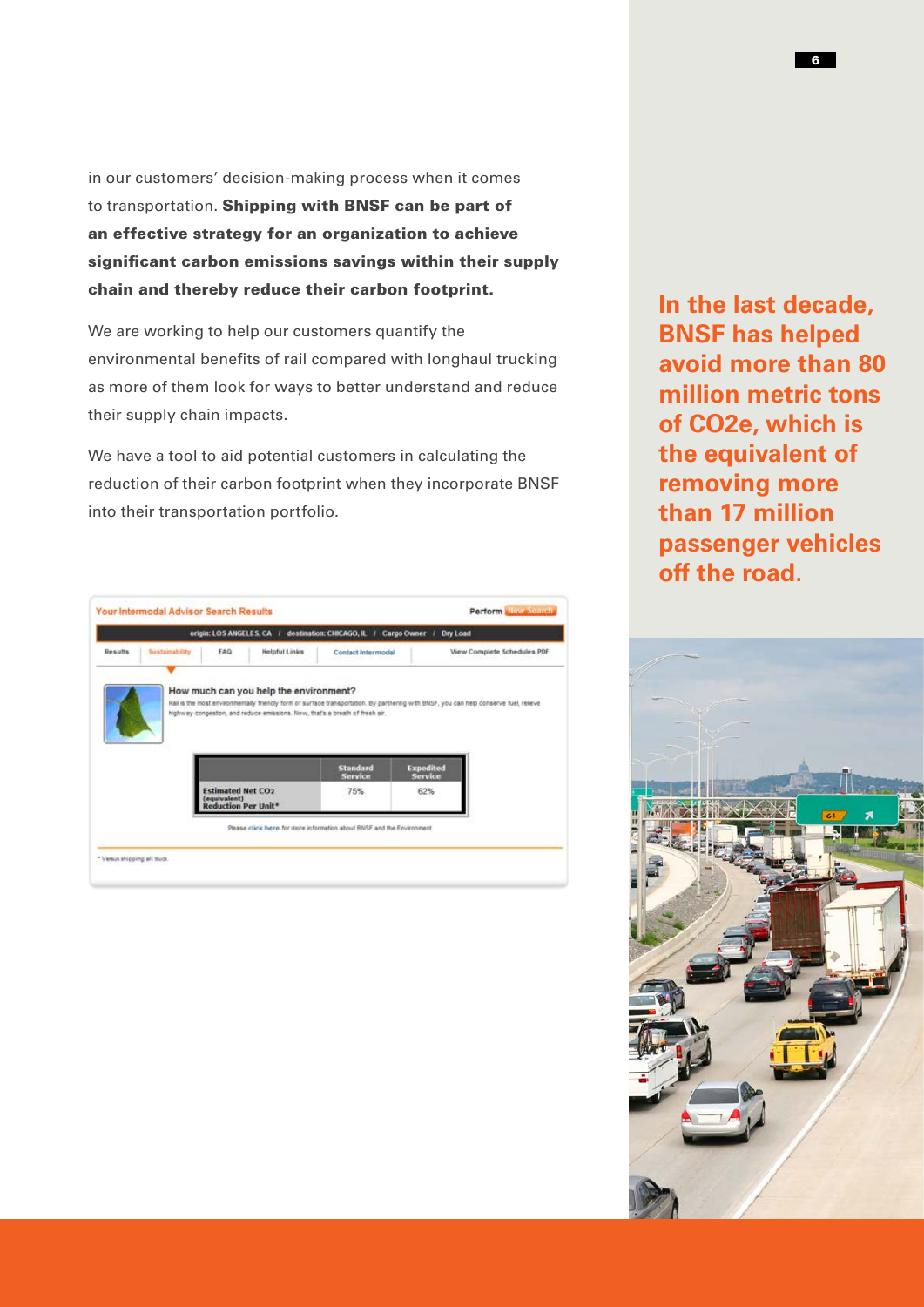## **Investing in Sustainable Technologies**

*The basics of railroading – steel wheels on steel rail – are essentially the same as they were nearly 200 years ago, but over the decades, new technologies have made the mode more efficient and safer. At BNSF, we continue to deploy and leverage new technologies to make our operations even more efficient, which can translate into more sustainable.*



*Here are just a few examples of these technologies that we have adopted:* 

In 2007, BNSF was the first U.S. rail carrier to use wide-span electric cranes at our intermodal facilities. These cranes produce zero emissions on-site and significantly reduce the number of diesel-powered hostlers—container-moving trucks within BNSF's facilities—needed at our intermodal facilities due to a wider range of motion. Today, we operate 26 of these cranes at our intermodal yards.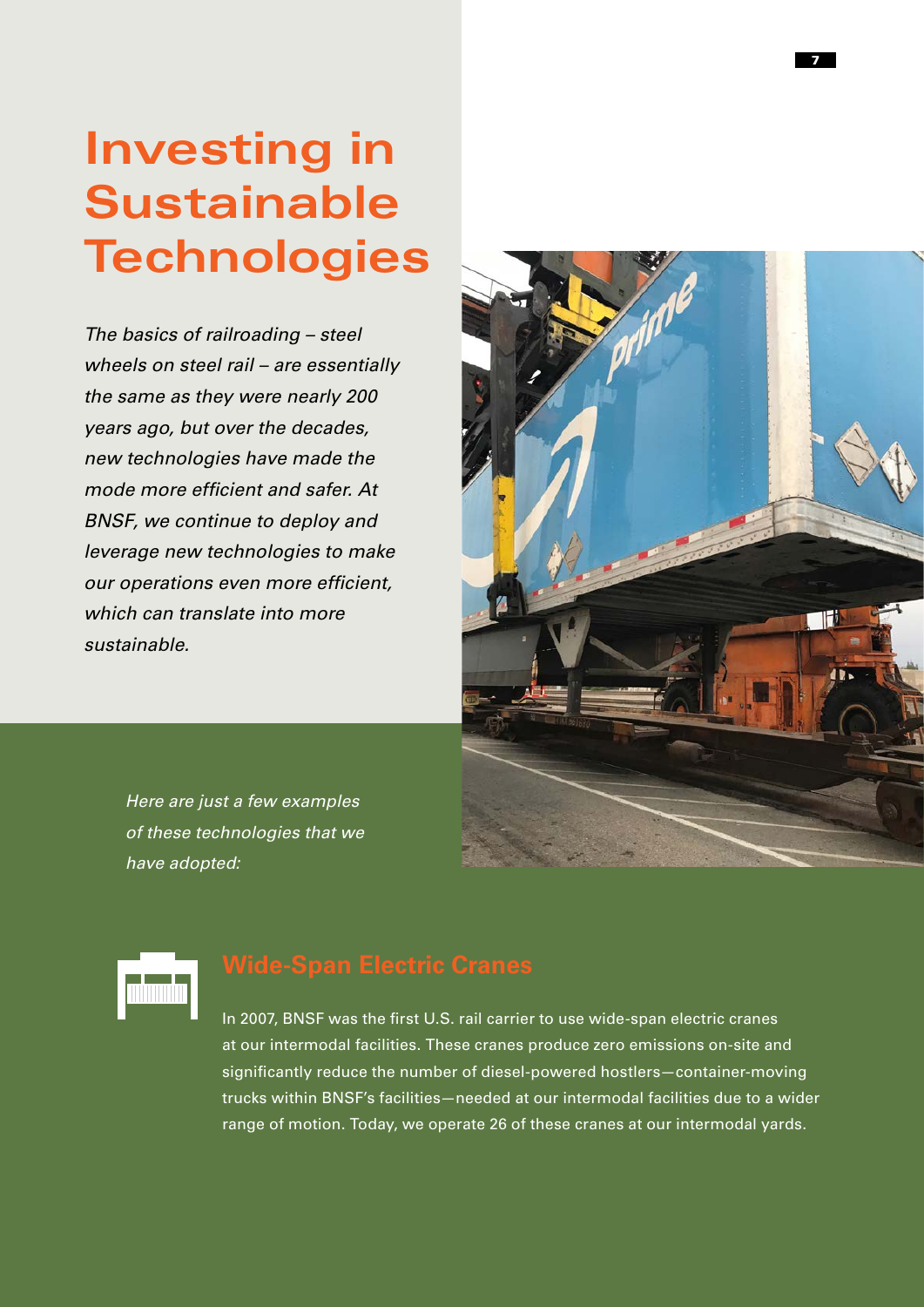

We use automated gate systems (AGS) at our busiest facilities to facilitate truck entry and exit, reducing idling time and emissions. Today, approximately 90% of the freight that comes through BNSF's intermodal facilities goes through an automated gate. When used in conjunction with the BNSF's RailPASS mobile app, drivers can pass through the AGS in as little as 30 seconds, cutting each gate transaction time in half, making it easier and faster for trucks to move freight in and out of our facilities. About half of our intermodal transactions utilize both AGS and RailPASS, which was built by BNSF to support trucking partners with a goal to create a safer, easier and faster experience for drivers.



Because railroads run on diesel fuel, the pursuit of energy efficiency is one of our top priorities to reduce both our environmental impact and our operating costs. Because more than 90% of BNSF's emissions come from our locomotives, we look at locomotive technologies to improve our fuel efficiency. As such, we have made a significant investment in three key areas of locomotive technology: new locomotives, Automatic Start/Stop (AESS) systems, and Energy Management Systems (EMS).

**New Locomotives:** BNSF is proud to have the largest number of the newest and cleanest emissions locomotives in North America. Since 2005, BNSF has purchased more than 3,600 new locomotives, including more than 300 locomotives since Tier 4 EPA standards took effect in 2015.

**AESS:** More than 99% of our locomotives are equipped with automatic engine start/stop (AESS) devices, which shut down a locomotive that is idling to minimize wasted fuel while the locomotive is not pulling freight. The AESS will then automatically restart the locomotive if it is needed for power or if it is necessary for the health of the engine.

**EMS:** BNSF has equipped about 50% of our fleet with EMS, which allows the throttle and dynamic brake to be controlled automatically, similar to cruise control in an automobile. EMS factors in the train makeup (length, weight and horsepower, track geometry, grade, curvature) and speed restrictions to determine the most fuel-efficient way to operate a train across a territory while maintaining appropriate train handling. Additionally, we are integrating EMS with Positive Train Control (PTC), to maximize the utilization of EMS and minimize fuel consumption.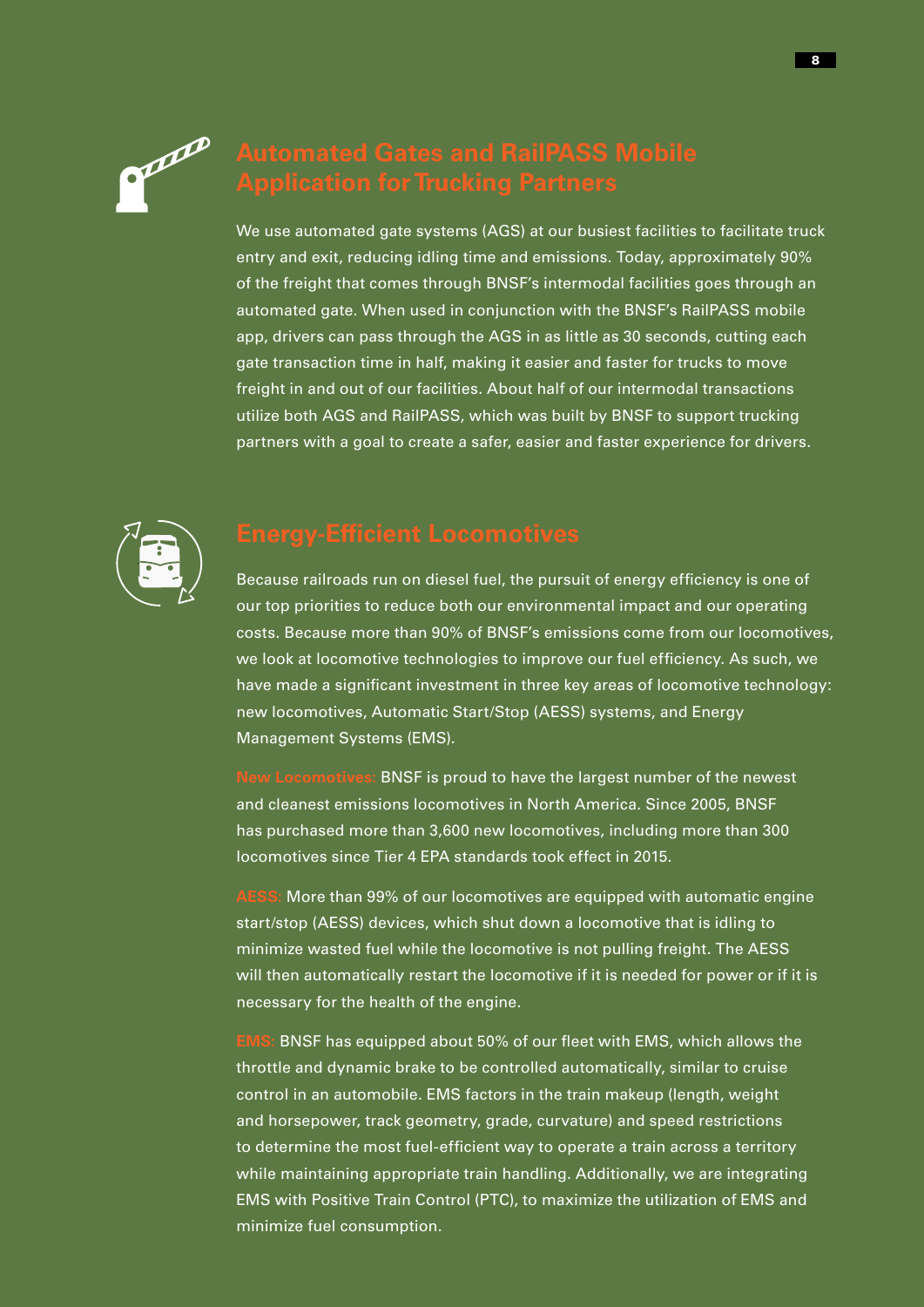## **Testing Future Technologies**

*As a leader, we are driven to explore and leverage efficiency technologies that are critical for BNSF to meet the needs of our customers, employees, communities and the environment. When we make these investments, it's not only for those we serve today, but for future generations.*

*Clean initiatives and technologies take money, time and work to test. Not all will make it past the drawing board. All will go through significant re-engineering, but in the long run, we think the effort is worth the journey.* 

*Here are a few that we're working on now:*

To reduce our environmental impact, increase our fuel efficiency and lower our operational costs, BNSF is developing the next generation of locomotives.

In 2018, the California Air Resource Board awarded BNSF and the San Joaquin Valley Air Pollution Control District a \$22.6 million grant to develop a battery-electric locomotive. We worked with the San Joaquin Valley Air Pollution Control District and Wabtec to develop and test a 100% battery-electric locomotive. Paired with conventional diesel-electric locomotives, the prototype was piloted in Southern California and met our expectations for efficiency performance and confirmed that we will continue to explore the potential of this technology. At BNSF, we're doing more than just helping to reduce our customers' carbon emissions. We're also leading the way when it comes to sustainable practices.